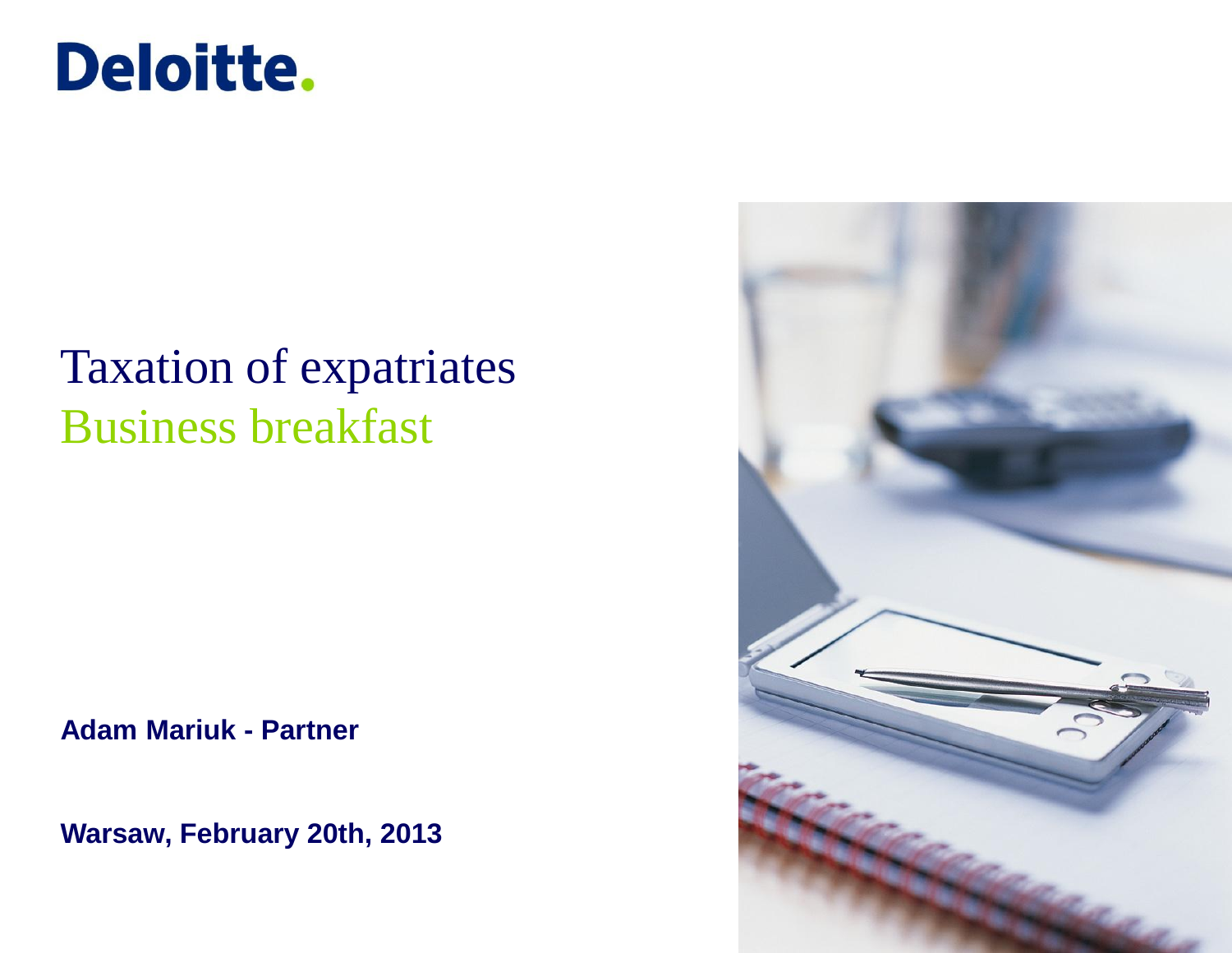## **Agenda**

- 1. Tax residency in Poland
- 2. Legal structures available
- 3. Arrival stay departure
- 4. Income from various sources
- 5. Social security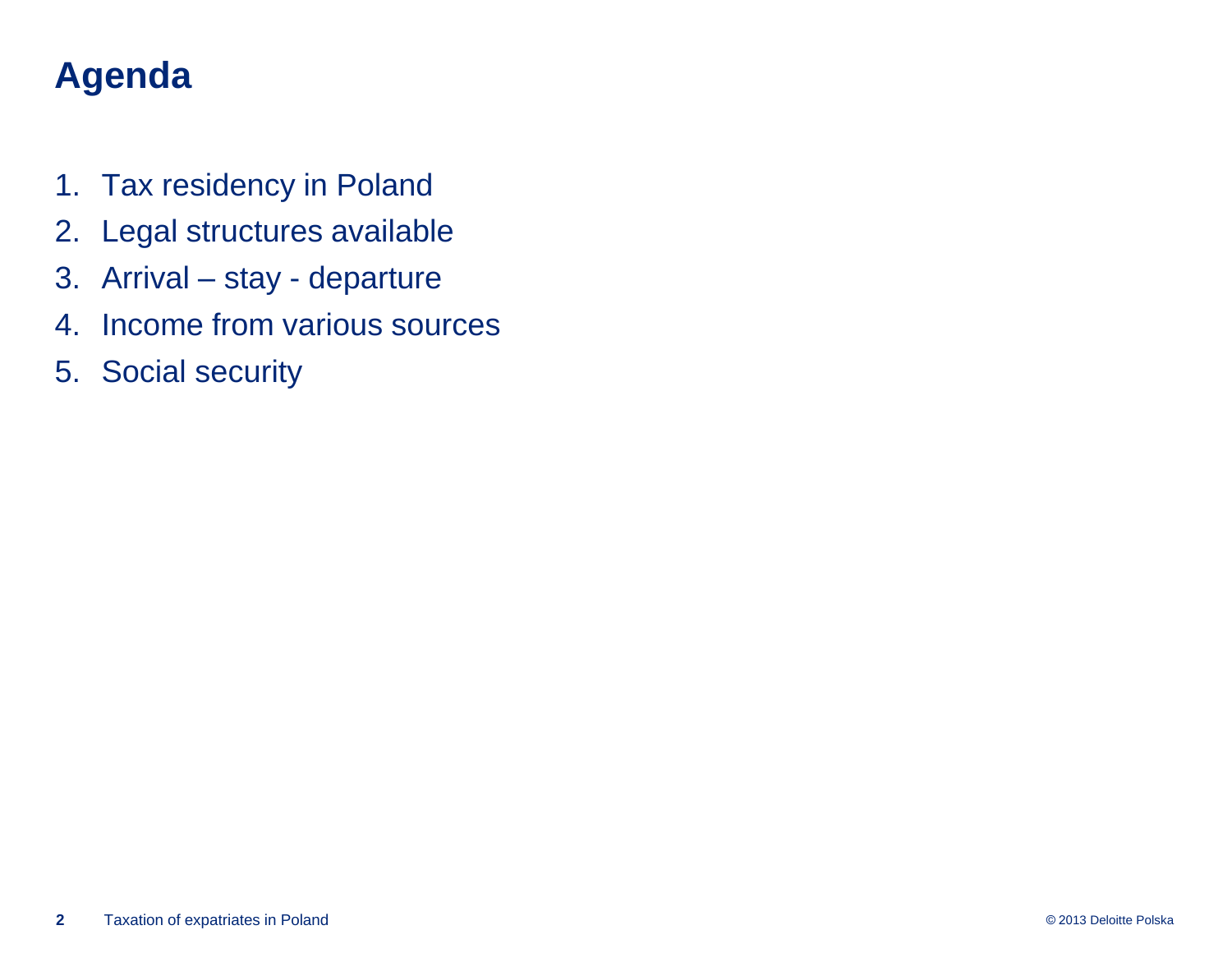## **Tax Residency in Poland**

#### **Tax resident vs non – resident**

- Resident obliged to declare in Poland worldwide income
- Non resident obliged to declare and tax in Poland only income from sources located on the territory of Poland (income from work performed in Poland is regarded as from Polish source regardless of where paid from)
- Non residents may benefit from preferential 20% taxation of certain types of income (management contract, board fees)

## **Definition of tax residency**

- Person having centre of personal or economic interest on the territory of Poland
- Person spending in Poland more than 183 days in a calendar year

#### **Double tax treaties**

## **Tax residency certificate**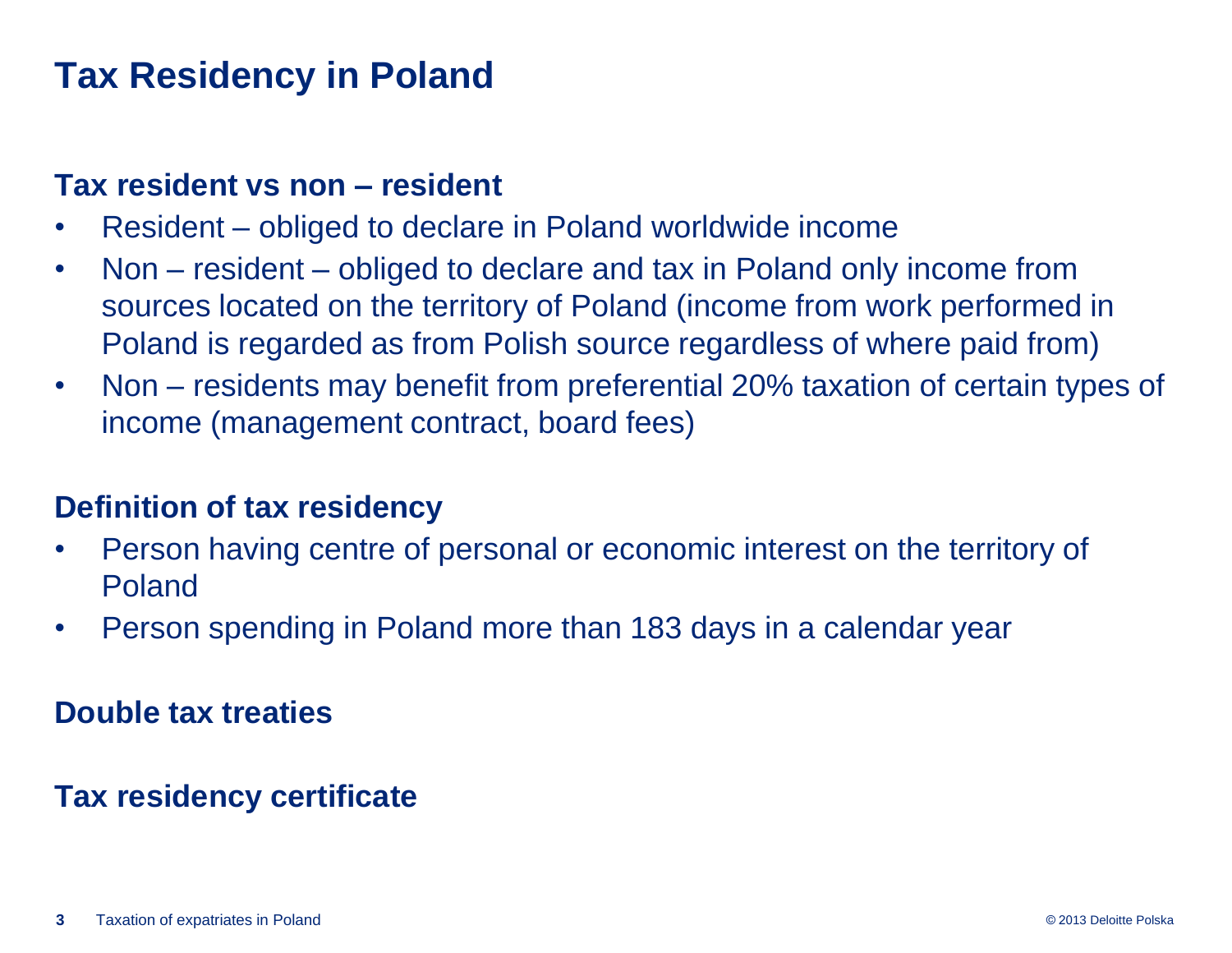## **Legal structures available**

| <b>Structure</b>                        | <b>Personal</b><br><b>Income Tax</b>            | <b>Compliance</b>        | <b>Social</b><br><b>Security</b>                                       | <b>Comments</b>                                                                                                           |
|-----------------------------------------|-------------------------------------------------|--------------------------|------------------------------------------------------------------------|---------------------------------------------------------------------------------------------------------------------------|
| <b>Polish</b><br>Employment<br>Contract | progressive                                     | Employer &<br>Individual | Yes, unless<br>certificate of<br>coverage                              | Not tax efficient but very safe<br>and sometimes required by<br>internal employer's regulations                           |
| Foreign<br>Employment<br>Contract       | progressive                                     | Only Individual          | Yes, unless<br>certificate of<br>coverage or<br>$non - EU$<br>employer | Not tax efficient, potential social<br>security savings, additional<br>compliance on the Individual                       |
| Management<br>Contract                  | Progressive<br>/Flat 20% for<br>non - residents | Company &<br>Individual  | Yes, unless<br>certifivate of<br>coverage                              | Tax efficient for non – residents,<br>recent court ruling -<br>office/car/phone should be<br>regarded as taxable benefits |
| <b>Board</b><br>Membership              | Progressive<br>/Flat 20% for<br>non - residents | Company &<br>Individual  | <b>No</b>                                                              | Tax efficient, no social security<br>may be used only for board<br>members                                                |
| <b>Business</b><br><b>Activity</b>      | Progressive<br>/19% linear                      | <b>Only Individual</b>   | Yes, very<br>limited<br>compared to<br>employment                      | 19% linear taxation very<br>attractive, however limited<br>application for executives<br>performing managerial duties     |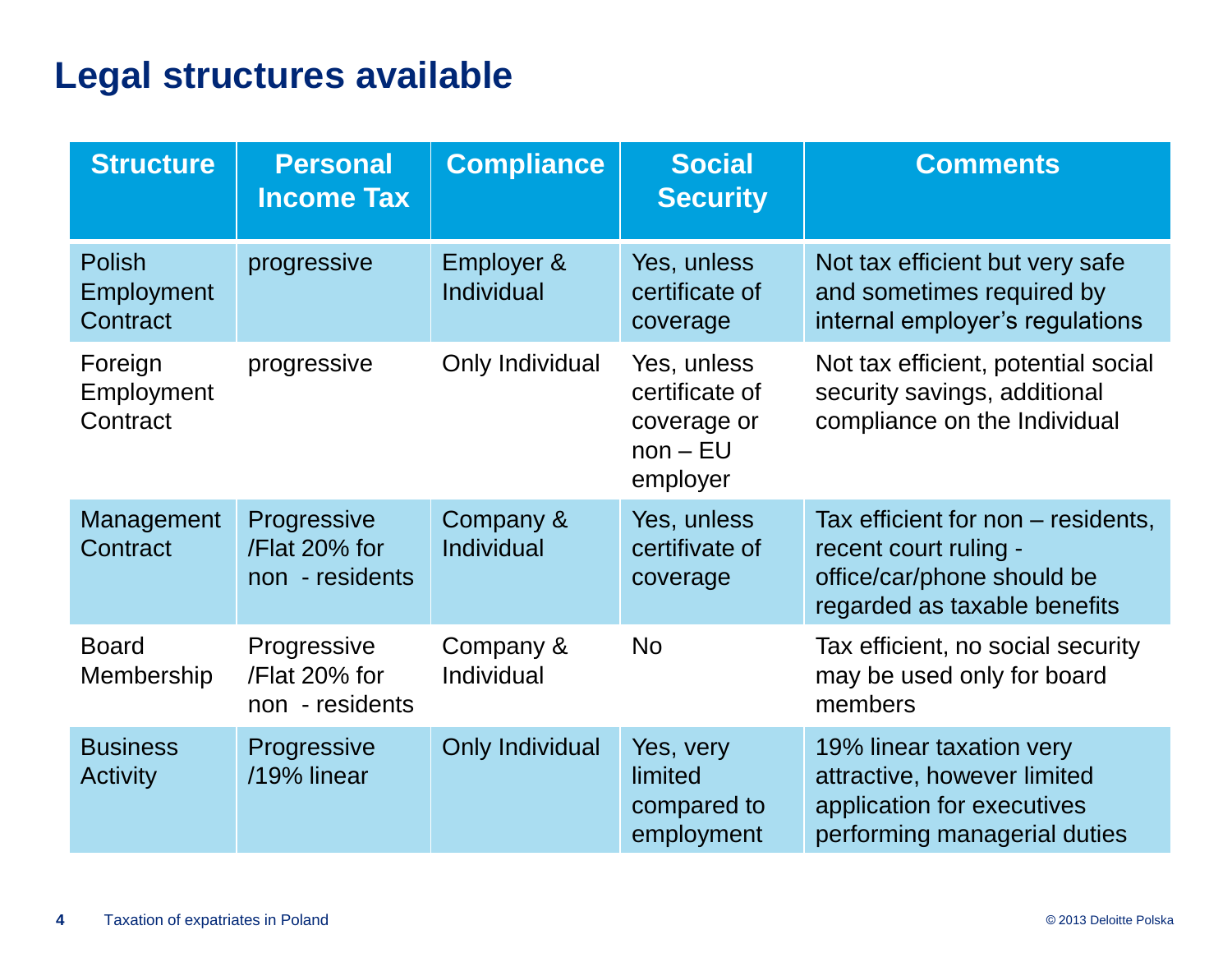## **Arrival – stay - departure**

#### **What needs to be considered?**

## **Arrival:**

- Do I become tax resident in Poland? If yes, as of which date?
- What other income do I have rental, capital gains, investments?
- Will I get any income for prior years (last year's bonus, equity plans, etc.)?

## **Stay:**

- What is my role in the organization during stay in Poland?
- Has my situation changed during the course of my stay in Poland?
- Am I in Poland temporarily or am I going to stay longer / independently?

## **Departure:**

- Will I get any income for work in Poland after my departure?
- Am I leaving any assets in Poland (investments, real estate)?
- When do i cease my Polish tax residency?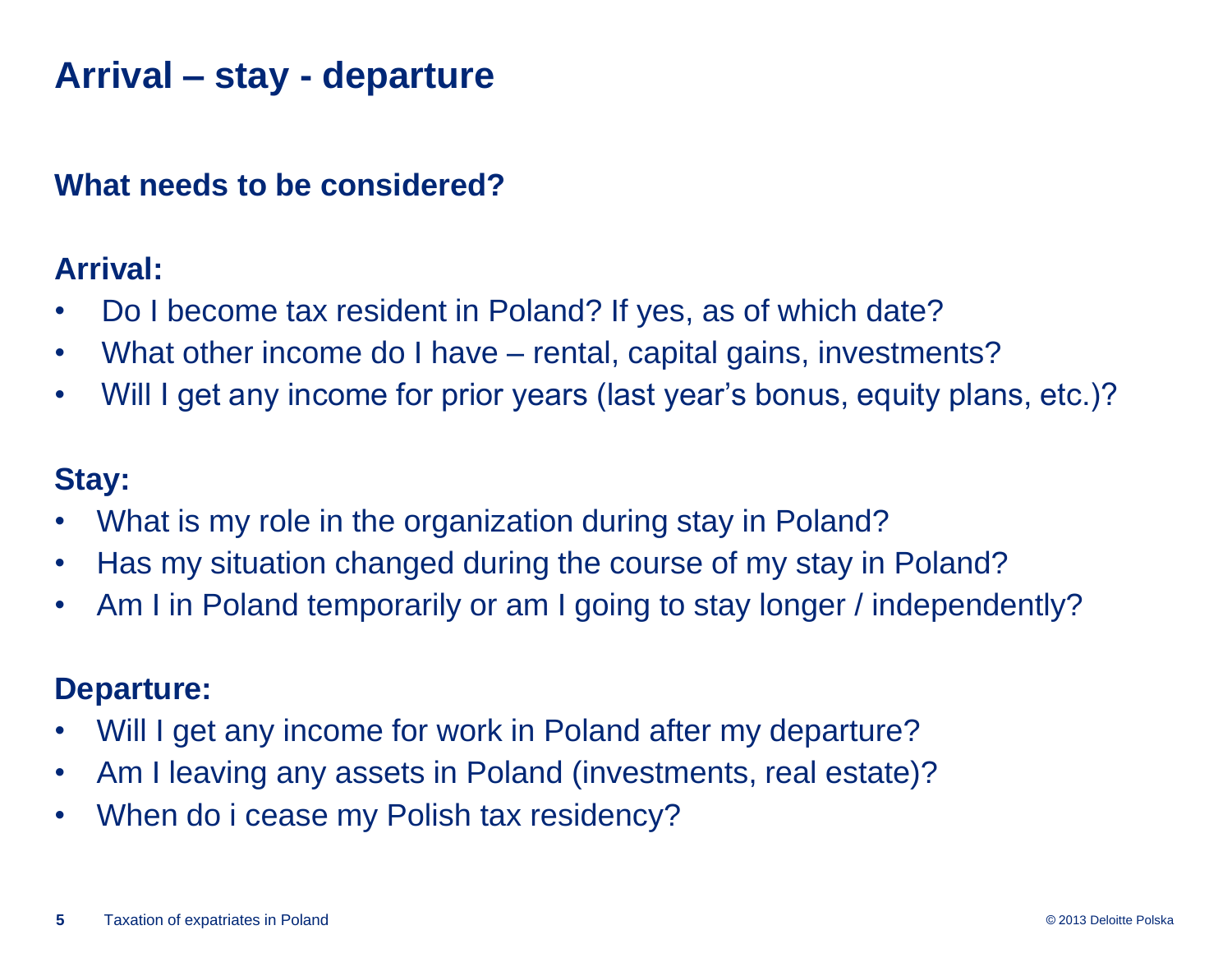## **Real Estate**

#### **Polish rules:**

- Purchase no tax
- Sale no tax if sold after full 5 calendar years from the date of purchase or if sale proceeds used to acquire other real estate (residence) located on the territory of EU, Switzerland and EEA within 2 full calendar years from the date of sale
- Otherwise 19% taxation on difference between sale proceeds and acquisition costs
- Rental income generally taxed at progressive rates with possibility to apply 8,5% flat rate

#### **Real estate located outside of Poland:**

- Same rules for residents with application of double tax treaties generally country where real estate is located does have primary taxation rights
- Non residents not subject to tax in Poland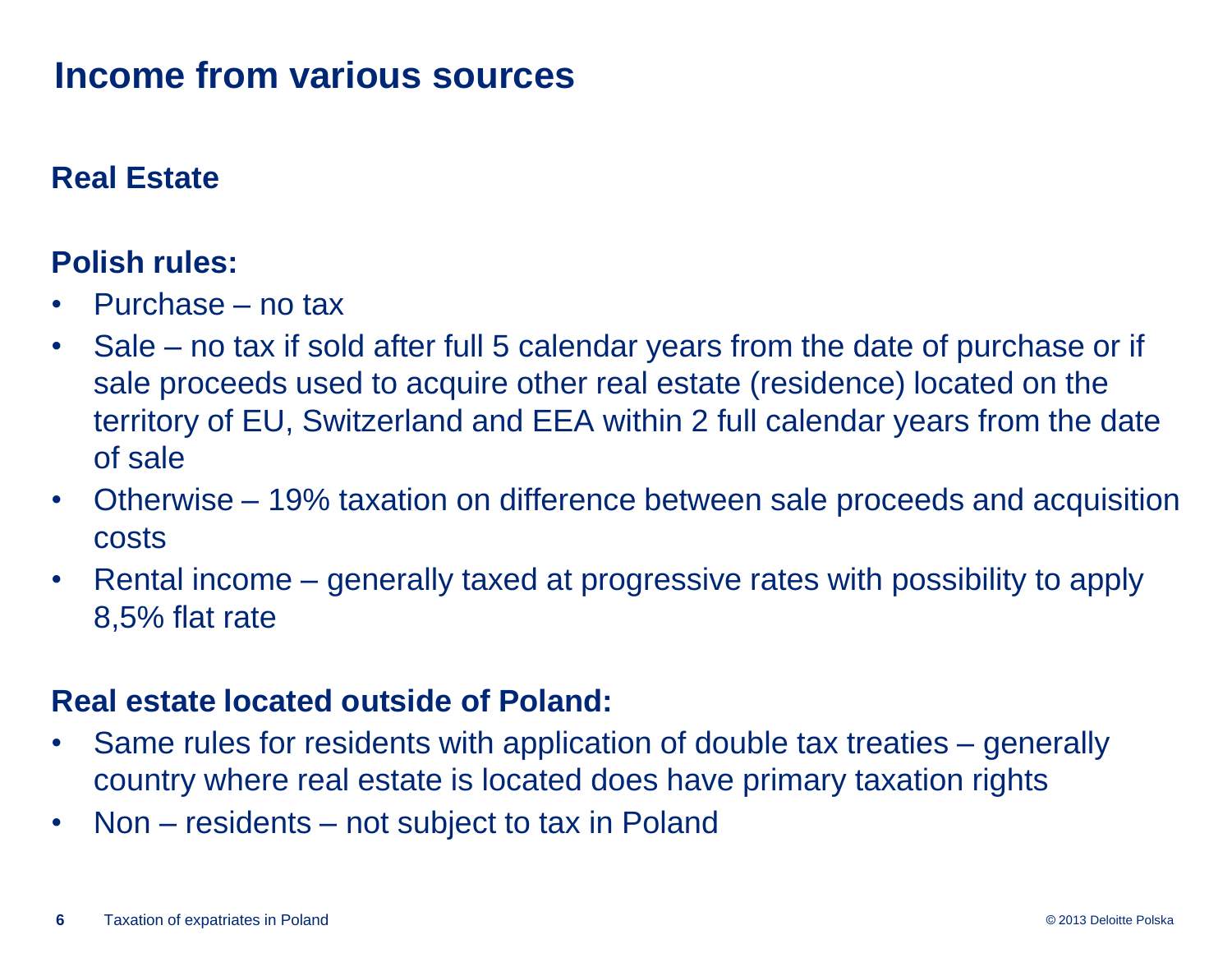## **Equity Plans:**

- Grant no tax
- Vesting period no tax
- Exercise / release generally taxable event, but:
	- Possibility of deferral until sale if certain conditions met
	- Necessity of proper allocation of income in case of rewards granted prior to arrival to Poland or shares acquired after departure
- Sale capital gains taxable for Polish tax residents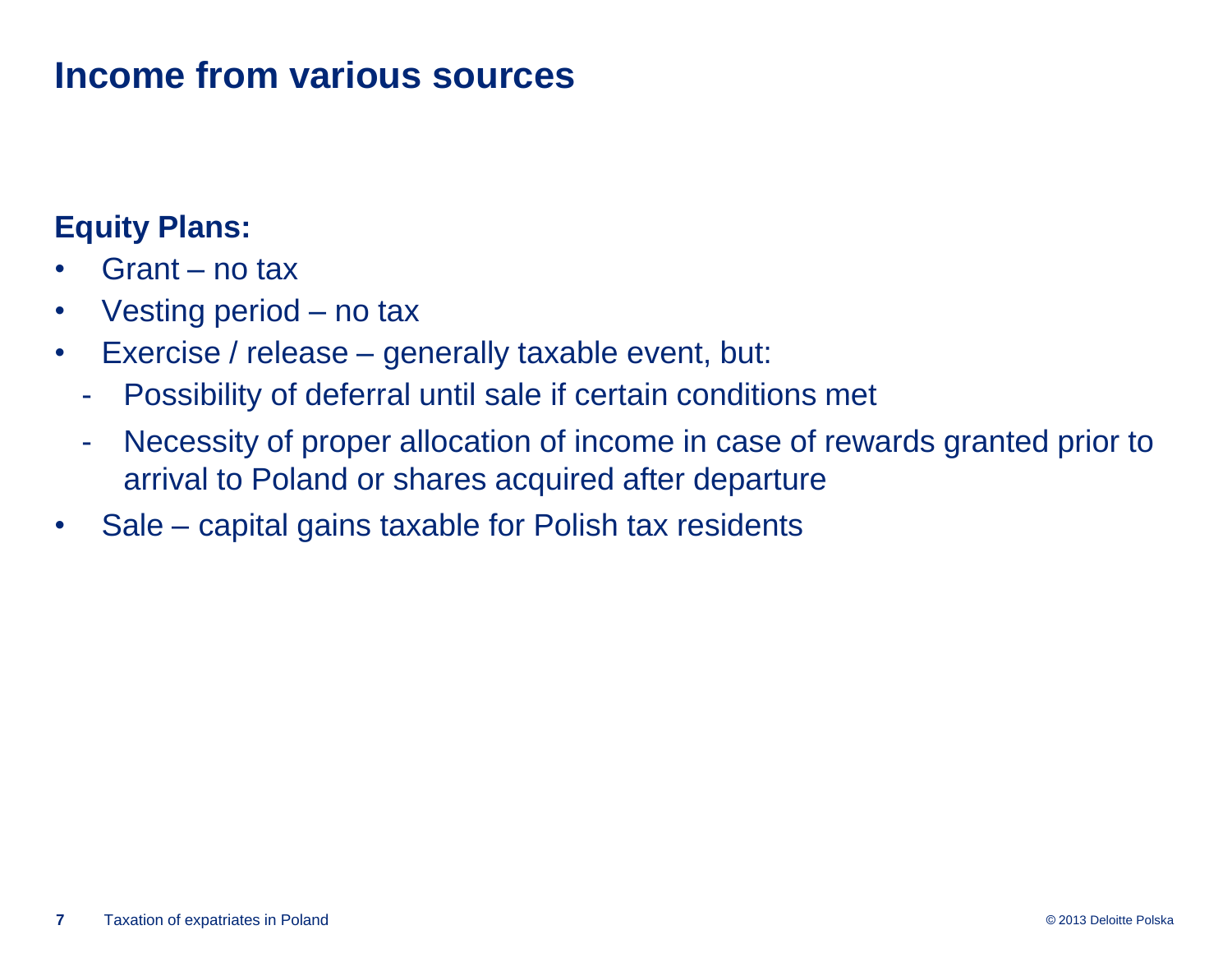#### **Capital gains – sale of shares**

- Separate source of income taxed at 19% linear rate regardless of the level of income
- Generally non residents are not subject to tax in Poland on capital gains located outside of Poland
- Compliance onerous as each transaction must be reconciled separately with proper exchange rates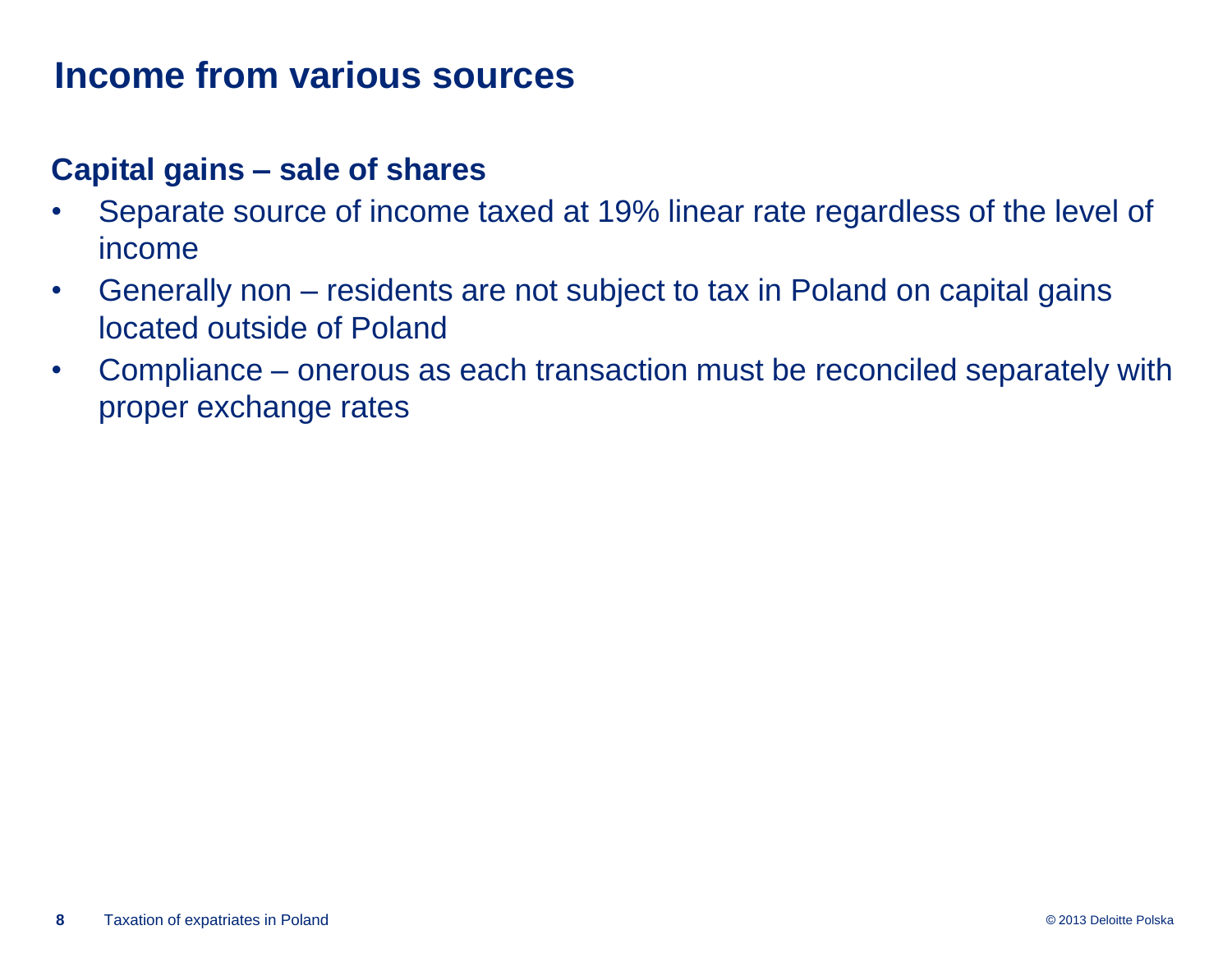## **Investment fund units/ Interest / dividends**

## **Polish:**

- Tax withheld by banks / companies with no further action required from Individuals
- In case of non residents potential obligation to declare in the country of residency
- Non residents possibility of limiting taxation to double tax treaty levels tax residency certificate required

#### **Foreign:**

- Non residents not obliged to declare in Poland
- Residents obligation to calculate the tax and declare in the annual tax return. Possibility of using foreign tax credits – limited by the double tax treaty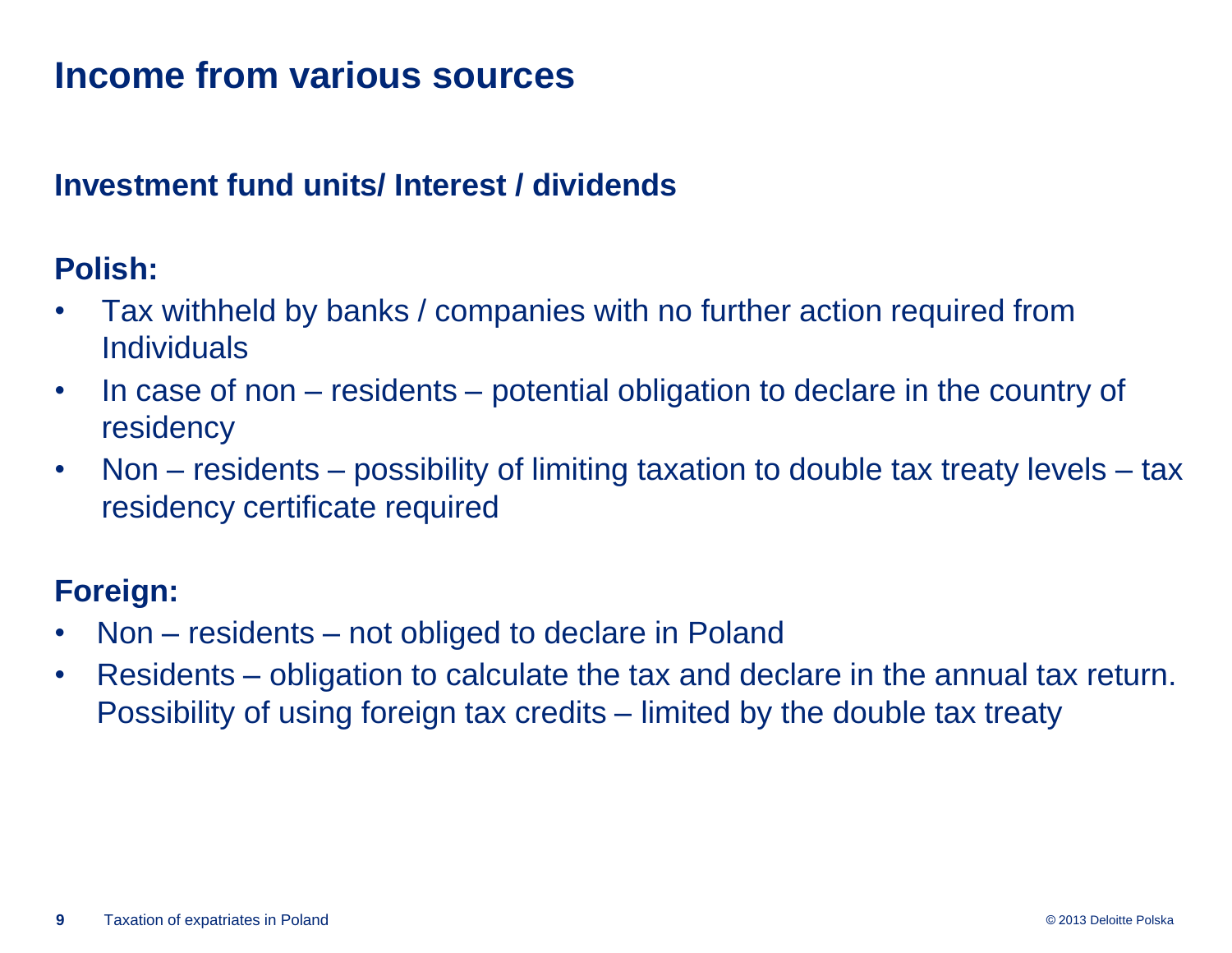## **Social security in Poland**

- Number of various contributions in Polish social security system split between employer and employee
- Pension and disability contributions capped at PLN 111 390 per annum
- Business activity minimum contributions are set at approximately PLN 1030 per month and majority of entrepreneurs pay just the minimum
- Given the limits for contributions, expected pension would also be set at limited level

#### **Example:**

37 years old male Starts to contribute in 2013 for 30 years Monthly salary of PLN 20 000 - each year – cap is exceeded Pension in 2043 is the equivalent of PLN 3 600 per month in 2013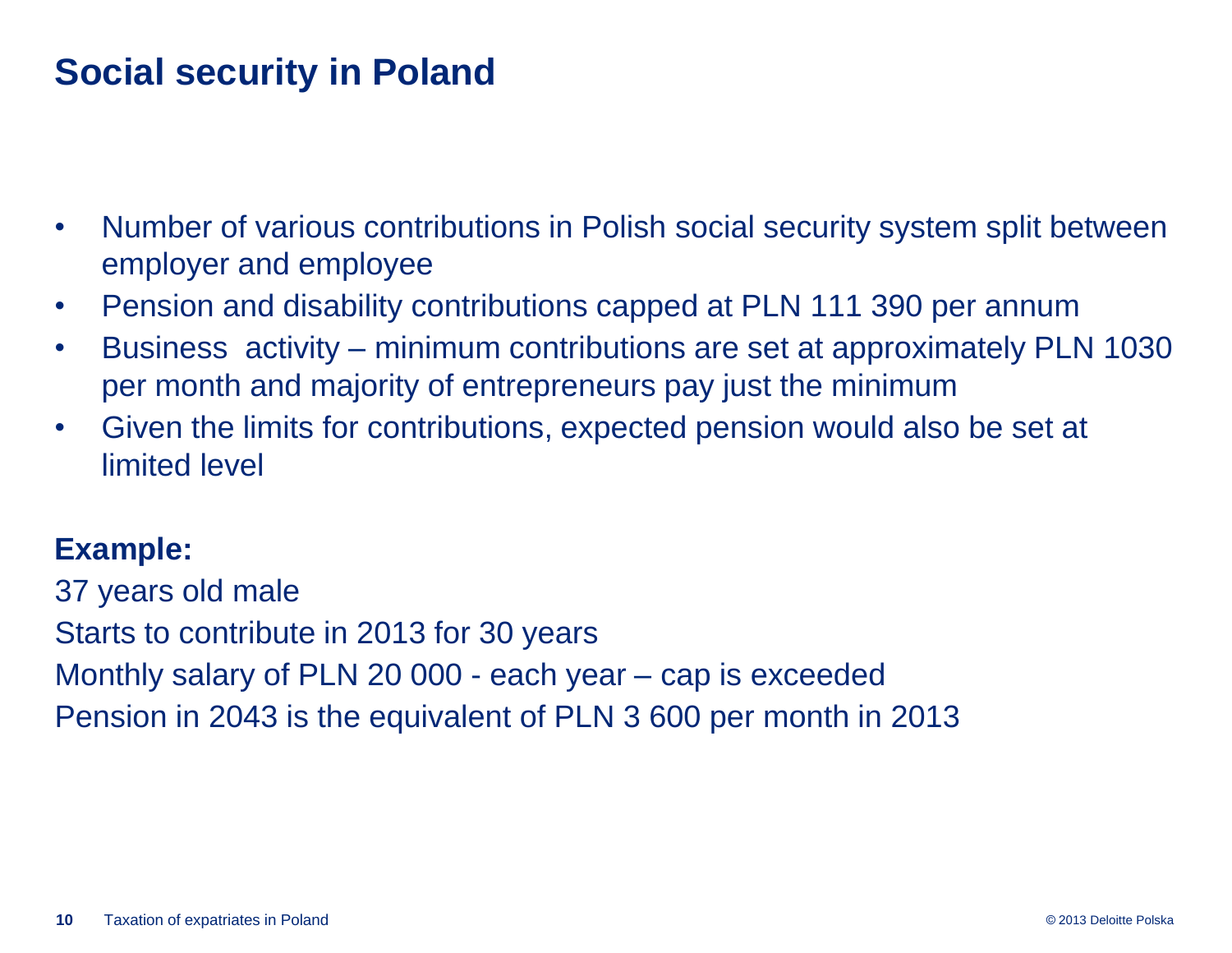## **Contact**

#### **Adam Mariuk**

Partner admariuk@deloitteCE.com tel.: (48 22) 511 05 57

## **Joanna Świerzyńska**

**Director** jswierzynska@deloitteCE.com tel.: (48 22) 511 04 23

#### **Deloitte Doradztwo Podatkowe Sp. z o.o.**

Al. Jana Pawła II 19 00-854 Warszawa tel.: (22) 511 07 88 fax: (22) 511 08 13 **www.deloitte.com/pl/tax**